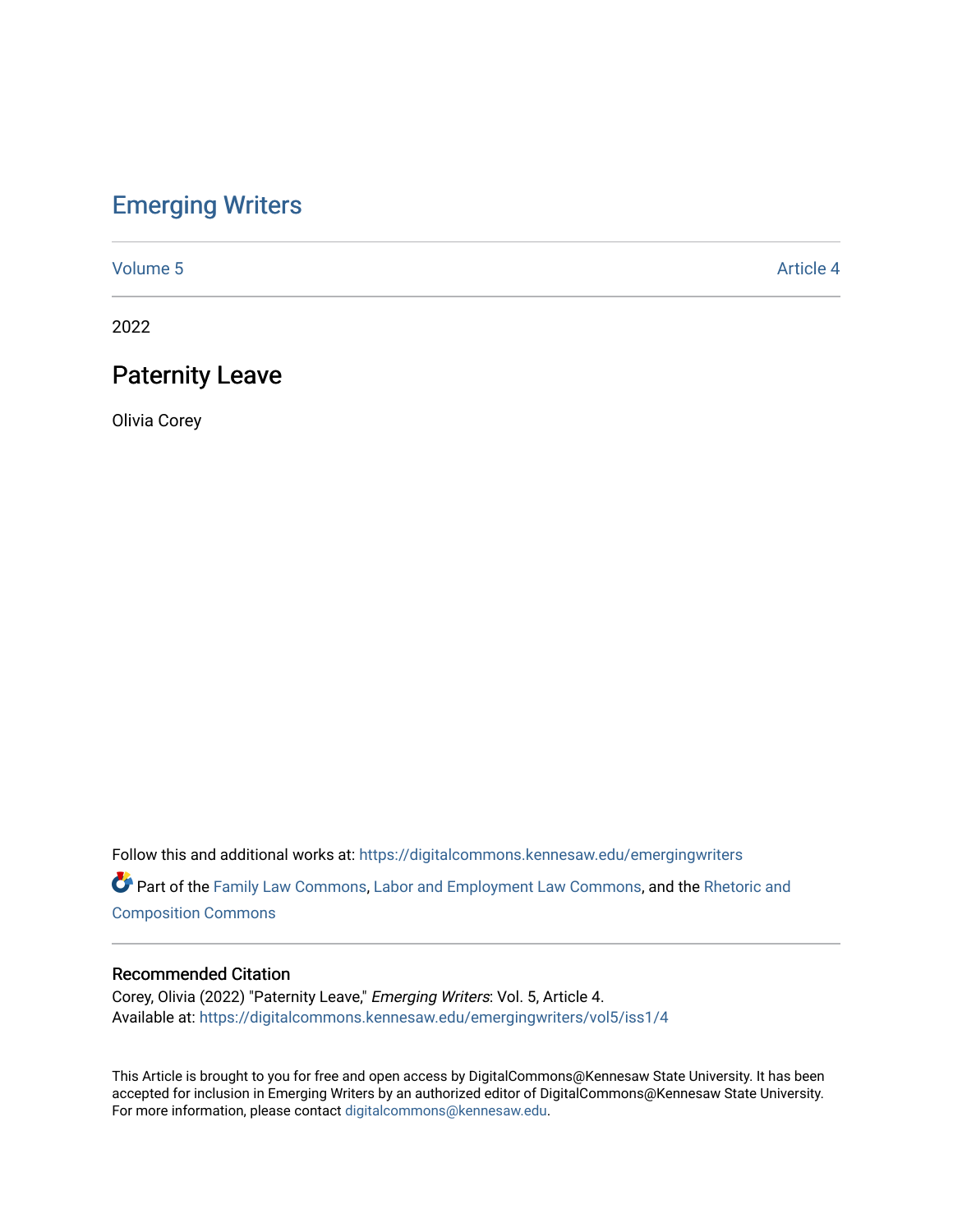#### Paternity Leave

### by Olivia Corey

Congratulations! You just welcomed a new addition to your family! Having a child is nothing short of a life-changing event for anyone. A newborn is a gift, and that gift brings an entire slew of new responsibilities and challenges for new parents. When it comes to maternity leave in the United States, it is commonplace that most mothers get six to eight weeks of paid time off. For fathers, paid time off is almost unheard of. While most fathers would also love to take time off to spend with their children, it becomes almost impossible as most families can't survive financially or feel the pressure to conform to social norms that view fathers taking time off as being "not dedicated" to their jobs. Having a father involved in the child's first few years of life, which are so crucial to development, can be extremely beneficial to the family structure. There is almost no legislation in support of parental leave, and many businesses view it as an unnecessary expense. Currently, as our society moves more and more towards equality, the United States should give equal and paid paternal leave for both mother and father.

Mothers and fathers both have a responsibility to care for and bond with their newborns. The majority of the time in our country, a father bonding with his child is seen as not important, and fathers are sent almost immediately back to work. As stated by Joanna Maselko, during the "early years of a child's life, a father is in a unique position to influence both maternal well-being and his child's physical, cognitive, and socioemotional development." When fathers leave to go back to work, that burdens the new mother who is all alone with so much responsibility, especially if the mother already has other small children or is caring for multiple newborns at a time. My mother was a first-time mother of twins and while my father wanted to help her and stay home with my brother and me, he simply couldn't due to financial constraints and societal pressures.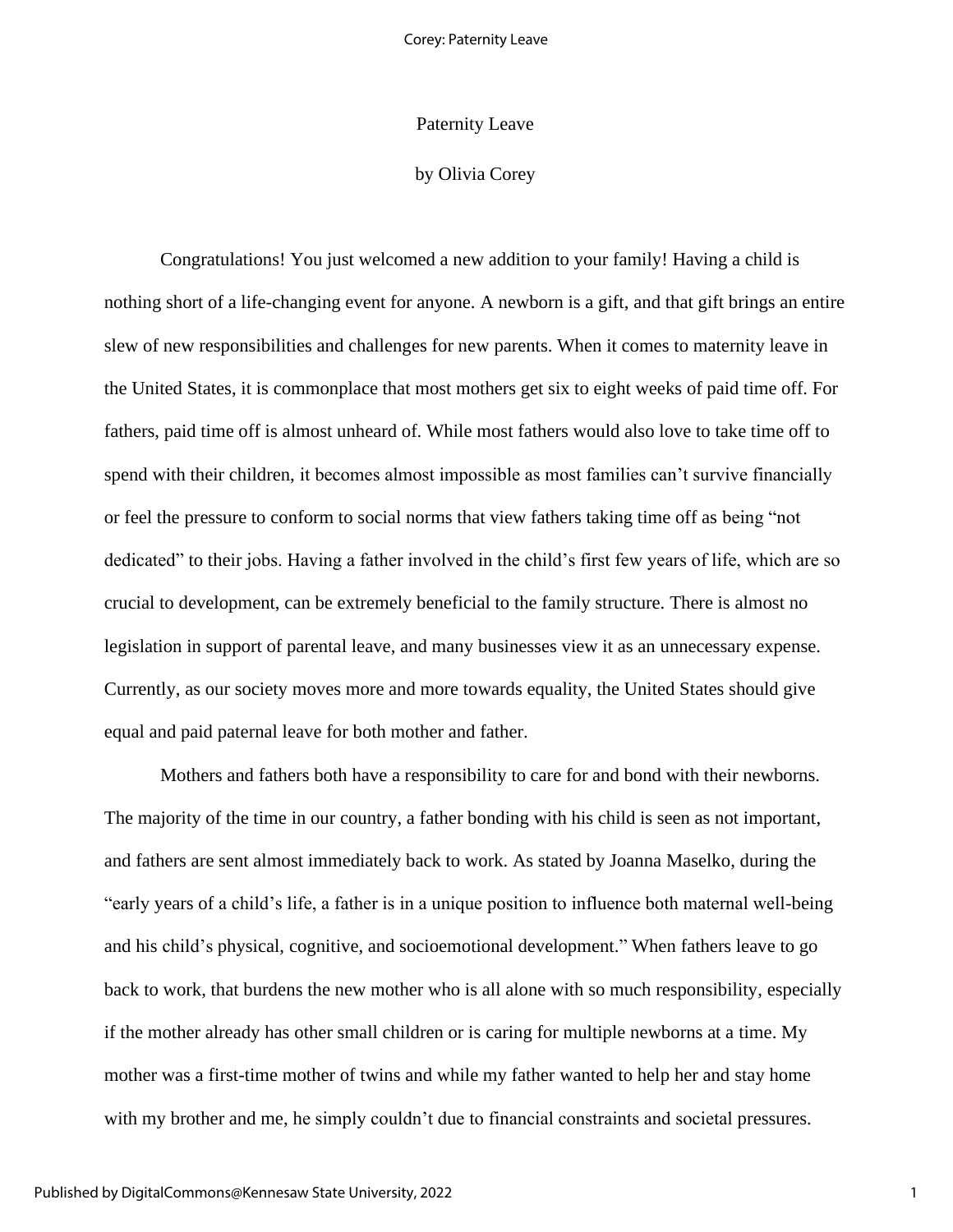This put so much more stress on my mother that could have been prevented simply by my father being there. She was so already so exhausted, and consequently his absence put more stress on their marriage. Many mothers also suffer from postpartum depression, which is extremely common as demonstrated by the CDC who states, "nationally, about 1 in 8 women experience symptoms of postpartum depression." This further complicates caring for a newborn alone. Having the father there takes a huge load off the mother's shoulders. When a father takes time off, it benefits the child and mother and sets the stage for an egalitarian arrangement (New York Times) between the father and mother which benefits the family structure and aids the child's development. Still, while a father's involvement can positively affect both the mother and child, fathers face huge obstacles because of the minuscule amount of access they have to paid time off, as well as the negative stereotypes about working fathers and men always being the "breadwinner" that plague our society even today when we work so hard towards equality.

In the workplace, fathers who want to take time off to spend with their families after childbirth are seen as less dedicated to their jobs and often looked down upon. Even when fathers do take time off, the "majority of them take less than 10 days away from the job" (New York Times). Ten days is simply nothing compared to the six to eight weeks most mothers are offered. Meanwhile, mothers are expected and encouraged to take time off, and if a mother came back ten days after childbirth, she would be extensively questioned on why she wasn't with her child. Even when time off after childbirth is offered to men, many of them still don't take it because "new dads fear they might be stigmatized by their employers and miss out on future opportunities" (New York Times). Mandating both maternal and paternal leave would close this gender gap and put an end to this stigma. Men and women both desire to share the workload of a newborn. This is shown in a survey that "A full 76 percent of men and 74 percent of women Harrington and his co-authors surveyed said that caregiving should be shared equally, but only about half of those men and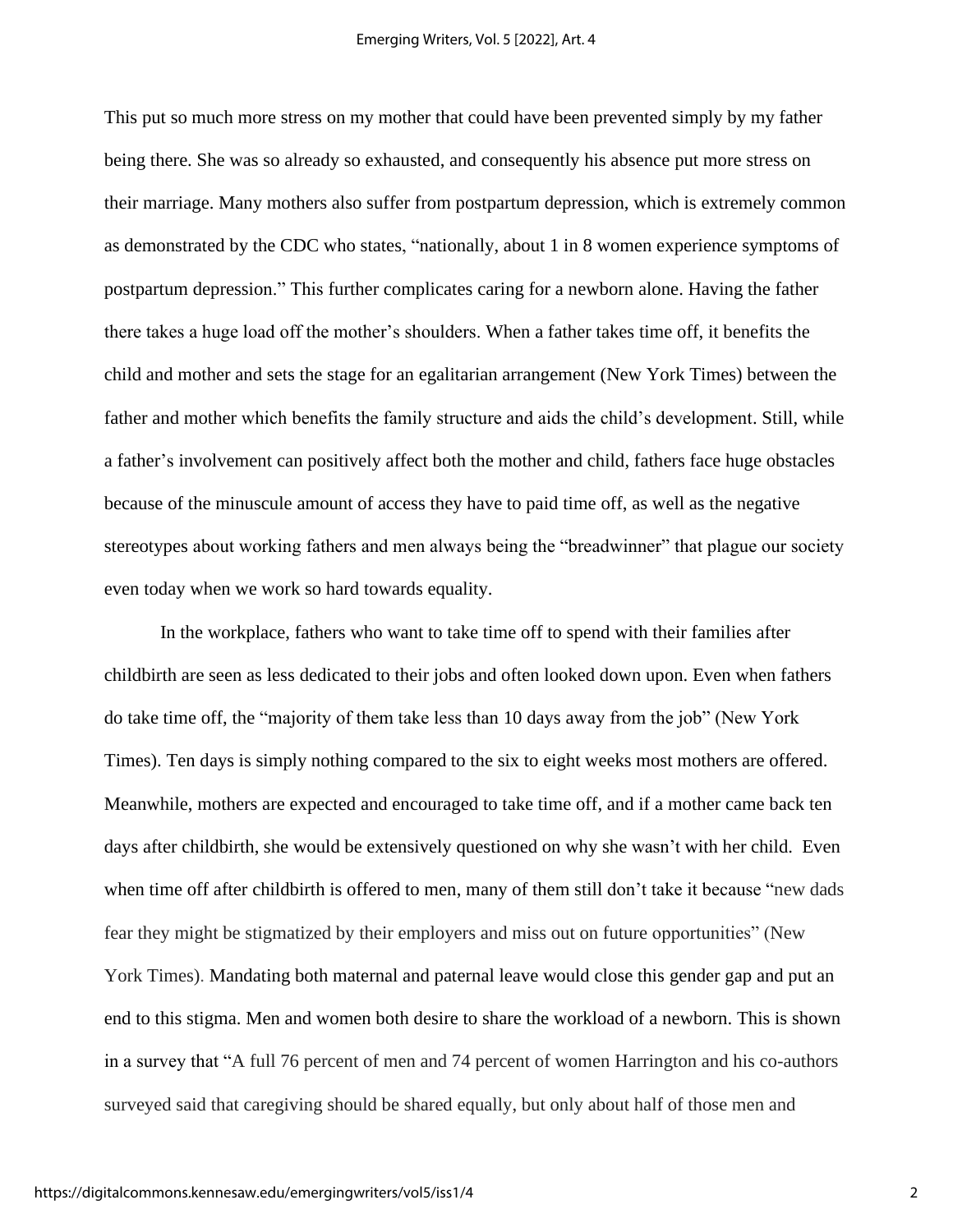women said they actually *did* share caregiving equally" (New York Times). This is due to the constraints and social norms that society often subscribes to as well as the ongoing lack of parental leave legislation.

Some critics may oppose parental leave for both mother and father by seeing it as "unnecessary" due to the Family and Medical Leave Act (FMLA). Yet they fail to realize this policy is outdated and incomplete. The current policy was created over twenty years ago in 1993. A policy that affects the modern family should evolve and change to fit the modern family. This policy allows "covered employees the right to take 12 weeks of unpaid leave within a span of a 12 month period to care for oneself, a child, spouse, or parent. Most importantly, FMLA guarantees the right to return to one's job following the leave" (Arellano) but still offers no income protection for these families. This policy completely disregards the immense number of benefits that both maternity and paternity leave offer a family. Not to mention, it still does nothing to alleviate the huge financial burden a new family faces. This severe lack of legislation is in great contrast to European nations where "subsidized parental leave is standard" (Arneson). Our nation is one of the only modern nations where unpaid parental leave is normalized as well as a normalized lack of protective legislation to go along with it. Without more legislation to protect families financially and socially, our country stands stagnant not only compared to other countries but as a nation so hell-bent on equality for all.

Along with a lack of legislation, many businesses don't want to get on board with paid time off for both mothers and fathers seeing it as a burden to the employer. Though contrary to popular belief, when businesses offer paid time off, they benefit from it. When businesses give families paid time off, they benefit by retaining employees who already have experience within the company rather than having to hire and train new ones. There is a correlation between paid parental time off and higher labor force participation. This is exemplified by Brigid Schulte who

3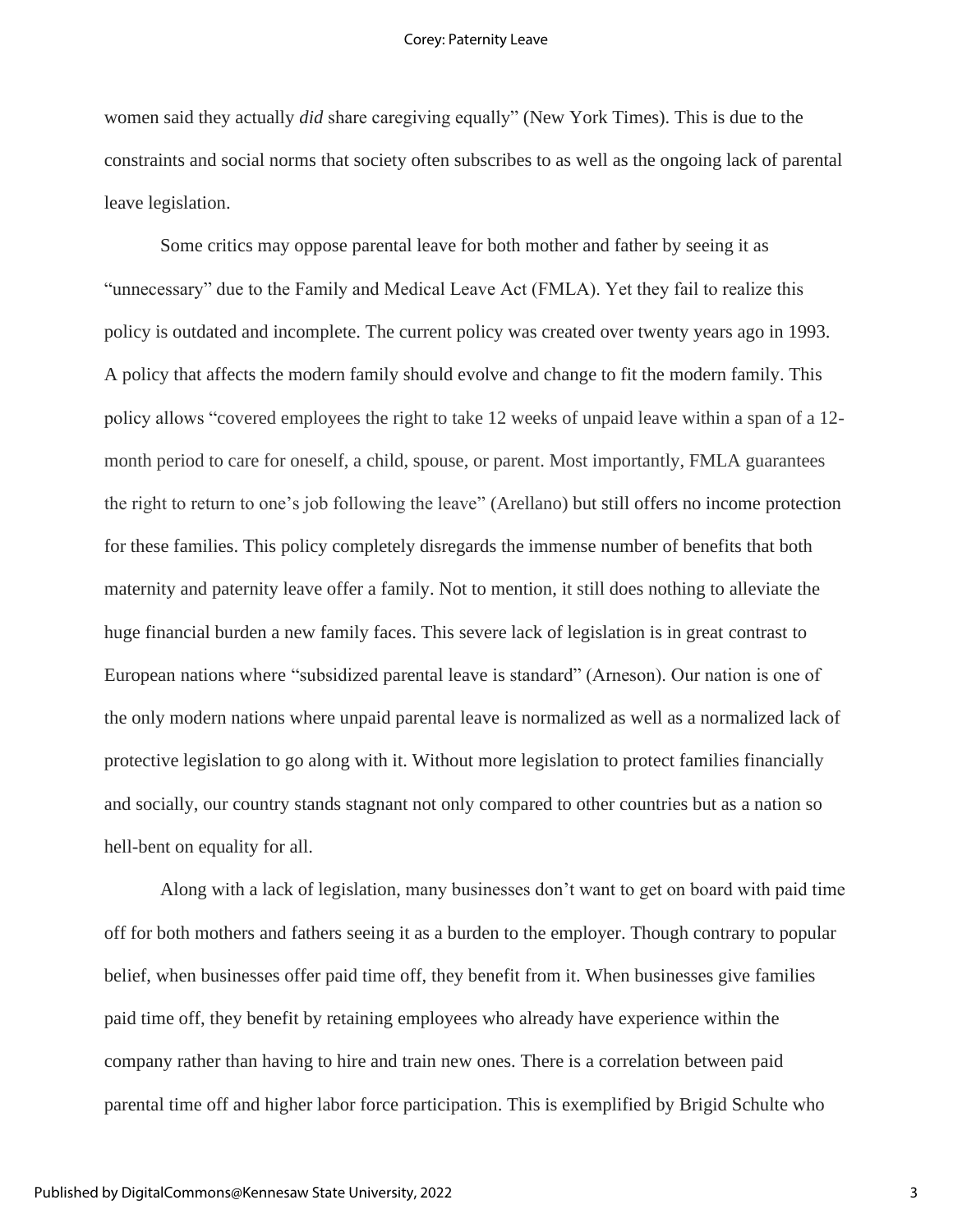states, "A 2017 Ernst and Young survey found more than 90 percent of companies with paid family leave policies reported either a positive or neutral effect on morale, profitability, and productivity," further supporting the fact that when a company gets on board by providing paid parental time off, families not only benefit but employers do as well.

Finally, fathers shouldn't have to choose between being a good father/partner or their career. Every new parent should receive the opportunity to spend time with and take care of their new child without worry about social norms, financial hardship, lack of legislative protection, or lack of support from employers. Paid parental leave is the obvious solution to better invest in the next generation as well as investing in the current generation. The United States would benefit greatly from a mandated parental leave policy. The current policy is lacking and no parent should have to worry about being there for their child or partner during such a special and memorable time.